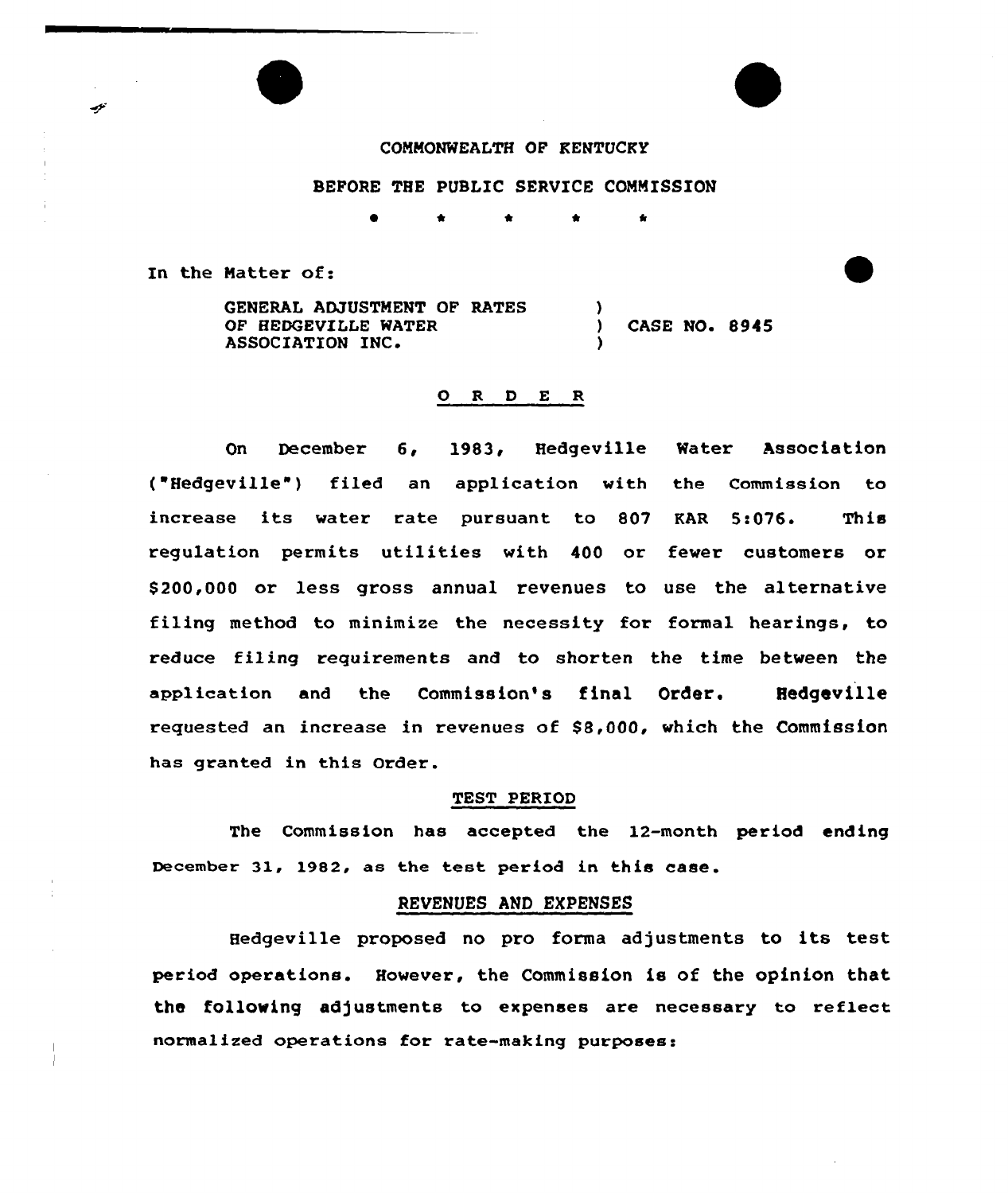### Purchased Water Expense

During the test period Hedgeville incurred a purchased water expense of \$28,918, which reflects a 27.21 percent line loss. It has been this Commission's long-standing policy to limit line loss for a water utility to 15 percent for rate-making purposes. Therefore, based on Hedgeville's average cost of purchased water during the test period, the Commission has reduced this expense to \$24,737 for rate-making purposes.<sup>1</sup>

### Depreciation Expense

Hedgeville' depreciation expense for the test period was \$ 15,077. It is the Commission's policy to compute depreciation expense on the basis of original cost of plant in service, as the utility should not be provided recovery on that portion of the plant which has been provided free of cost. Therefore, the Commission finds that the reasonable depreciation expense for

 $\mathbf{1}$ Calculation:

| Cost of Purchased Water        | \$28,918            |
|--------------------------------|---------------------|
| Purchased Water in Gallons     | $26,500,700$ gal.   |
| Average Cost per 1,000 gallons | $$1.09/1,000$ gal.  |
| <b>Gallons sold</b>            | 19,290,077 gal.     |
| 15 percent line loss           | .85                 |
| Purchases allowed              | $22,694.208$ M gal. |
| Average Cost per 1,000 gallons | \$1.09              |
| Purchased Water Cost Allowed   | \$24,737            |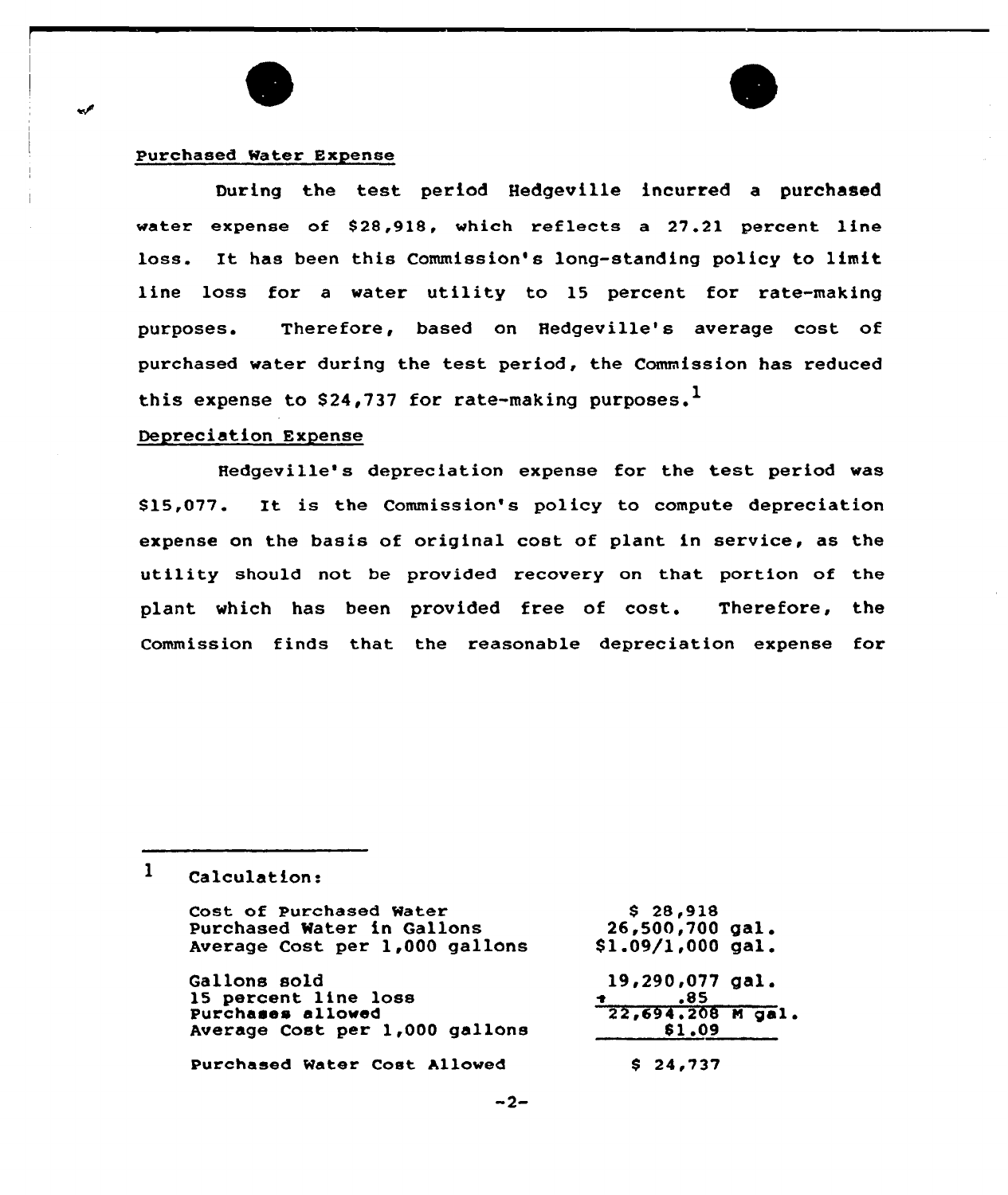

rate-making purposes is \$10,089, a reduction in actual depreciation expense of  $$4.988.^2$ 

Therefore, Hedgeville's adjusted test period operations are as follows:

|                    |                                 | Actual           | Adjustments    | Adjusted         |
|--------------------|---------------------------------|------------------|----------------|------------------|
| Operating Expenses | Operating Revenues <sup>3</sup> | 65,361<br>61,143 | աՕ—<br>(9,169) | 65,361<br>51,974 |
| Operating Income   |                                 | 4,218            | 9,169          | 13,387           |

### REVENUE REQUIREMENTS

Hedgeville has a debt service of  $$21,282.^4$  Hedgeville's adjusted operations provide a debt service coverage ("DSC") of <sup>~</sup> 6X. The Commission is of the opinion that this coverage is not fair, just or reasonable in that it will not allow Hedgeville to pay its operating expenses and provide sufficient revenues to meet its debt service requirements. Therefore the Commission has allowed the proposed \$8,000 increase requested by Hedgeville,

 $2$  Calculation:

1982 Depreciation Expense (\$15,077)  $\div$  Plant in Service at  $12/31/82$  (\$532,240) = 2.83 percent composite rate.

| Plant in Service<br>Less: Contributions in Aid | \$532,240 |
|------------------------------------------------|-----------|
| of Construction                                | 175,739   |
| Non-Contributed Plant                          | 5356,501  |
| Composite Rate                                 | 2.838     |
| Allowable Depreciation                         | \$10,089  |

3 Includes interest and dividend income of \$3,528.

Response to Commission data request filed January 20, 1984.

 $-3-$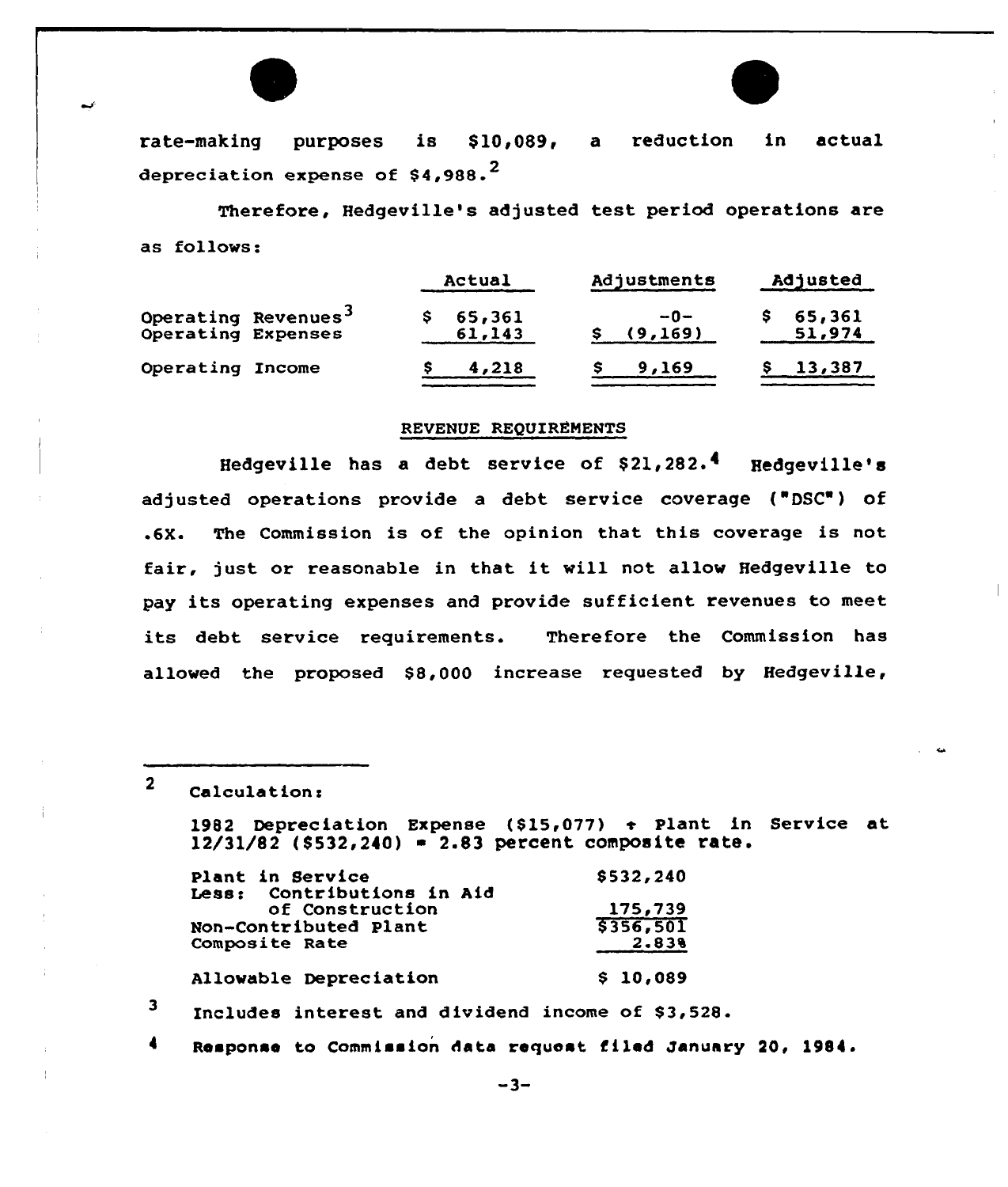which provides <sup>a</sup> DSC of approximately l.Ox and will improve Hedgeville's financial position.

### SUNNARY

The Commission, after consideration of the evidence of record and being advised, is of the opinion and finds thats

The rates in Appendix <sup>A</sup> are the fair, just and reasonable rates for Hedgeville to charge for water service and should be approved.

IT IS THEREFORE ORDERED that the rates in Appendix <sup>A</sup> be and they hereby are the fair, just and reasonable rates for Hedgeville to charge for water service rendered on and after the date of this Order.

IT IS FURTHER ORDERED that Hedgeville shall file with this Commission, within <sup>30</sup> days of the date of this Order, its revised tariff sheets setting forth the rates approved herein.

Done at Frankfort, Rentucky, this 16th day of February, 1984.

# PUBLIC SERVICE COMNISSION

Chairman VIce Chairman

Co

ATTEST:

**Secretary**